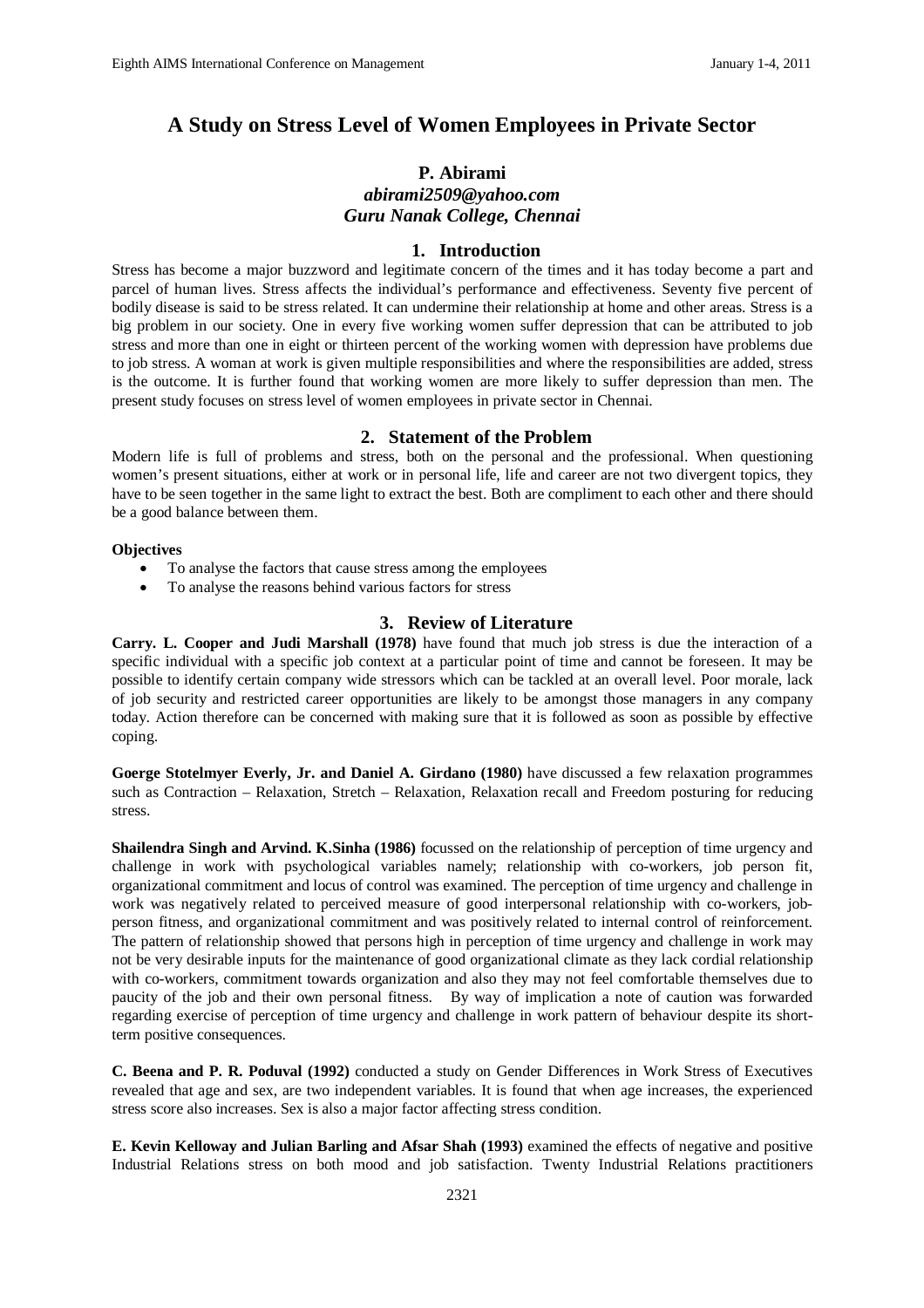completed daily reports of Industrial Relations stress, mood, and job satisfaction over a 20 day period. After controlling for serial correlation, negative industrial relations stress affected negative mood and in turn, job satisfaction. Positive industrial relations stress had direct effects on both positive mood and job satisfaction with positive mood also affecting job satisfaction. All effects were concurrent with no next - day effects of stress on mood or job satisfaction.

**Lois. E. Tetrick and Yitzhak Fried (1993)** have been devoted to exploring the linkages between Industrial Relations and stress. Little attention has been focussed on how workplace control and the potential for conflict between labour and management that is viewed to be inherent within organizations is associated with stress and strain. The results are very coherent among themselves as well as with our current understanding of stress within the work environment.

**Eve Warren and Caroline Toll (1995)** analysed how pressures are generated and accumulated and seeing each person as an individual, altering oneself to the signs of over or under stress and taking steps to keep people in the healthy stress area will enhance performance and make for good management practice .Such an approach recognizes that stress is a fact of life and a positive tool for motivation and work quality.

**Gerard Hargreave (1998)** has found that, when the stress is managed well, it can work in a positive way to help us to perform better. If it is badly managed or ignored, it will be a killer. He has also found that, by improving more general skills such as time management, assertiveness, goal setting and communication, one can reduce stress.

**Tim Hindle (1998)** has said that the effects of stress are closely linked to individual personality. The same level of stress affects different people in different ways, and each person has different ways of coping. Strategies for coping with stress can be divided into main categories: adaptive and maladaptive .The former tends to lead the problems being resolved, while the latter can increase problems. Further he said, finding a balanced life style and a self assessment exercise are essential to our overall well being.

# **4. Methodology**

A questionnaire was framed taking into consideration all the factors that may cause stress level of women employees working in private organizations. The required data were collected by probability method of selecting the sample size. The researcher collected data from 150 respondents who are all women employees in private organizations in Chennai city. The data collected through questionnaire were transferred to master table using MS Excel and SPSS 11.0 was applied to analyze the data statistically. For analyzing the data, the appropriate statistical tools like Chi-Square test, ANOVA have been applied.

## **5. Analysis and Interpretation**

The data for the present study collected from the respondents through questionnaire were tabulated and analyzed using appropriate statistical techniques and were presented interpretations of the objective-wise analysis of the study. There are various factors such as working condition, low monetary benefits, career development etc. Each reason was captured on a five point scale with 1 for highly dissatisfied, 2 for dissatisfied, 3 for neither dissatisfied nor satisfied, 4 for satisfied and 5 for highly satisfied.

| <b>Table 1:</b> Respondent's Perception for Stress under Working Conditions |                                |                               |                                        |  |  |
|-----------------------------------------------------------------------------|--------------------------------|-------------------------------|----------------------------------------|--|--|
| S. No                                                                       | <b>Reasons for Stress</b>      | <b>Mean Rank</b><br>$N = 150$ | <b>Chi-Square</b><br>(Sig at 5% level) |  |  |
| 1.                                                                          | Non-conducive place of work    | 4.16                          |                                        |  |  |
| 2.                                                                          | <b>Working Hours</b>           | 3.39                          |                                        |  |  |
| 3.                                                                          | More Workload                  | 2.91                          | 60.102                                 |  |  |
| 4.                                                                          | Work group                     | 3.84                          | $P = 0.000$                            |  |  |
| 5.                                                                          | Relationship with colleagues   | 3.61                          | $df = 5$                               |  |  |
| 6.                                                                          | Lack of Reward and Recognition | 3.08                          |                                        |  |  |

#### **Stress due to Working Conditions**

 From the above table it is inferred that the mean rank of 4.16 indicates that the respondents are satisfied or highly satisfied with the place of work. With respect to working hours, the mean rank of 3.39 indicates the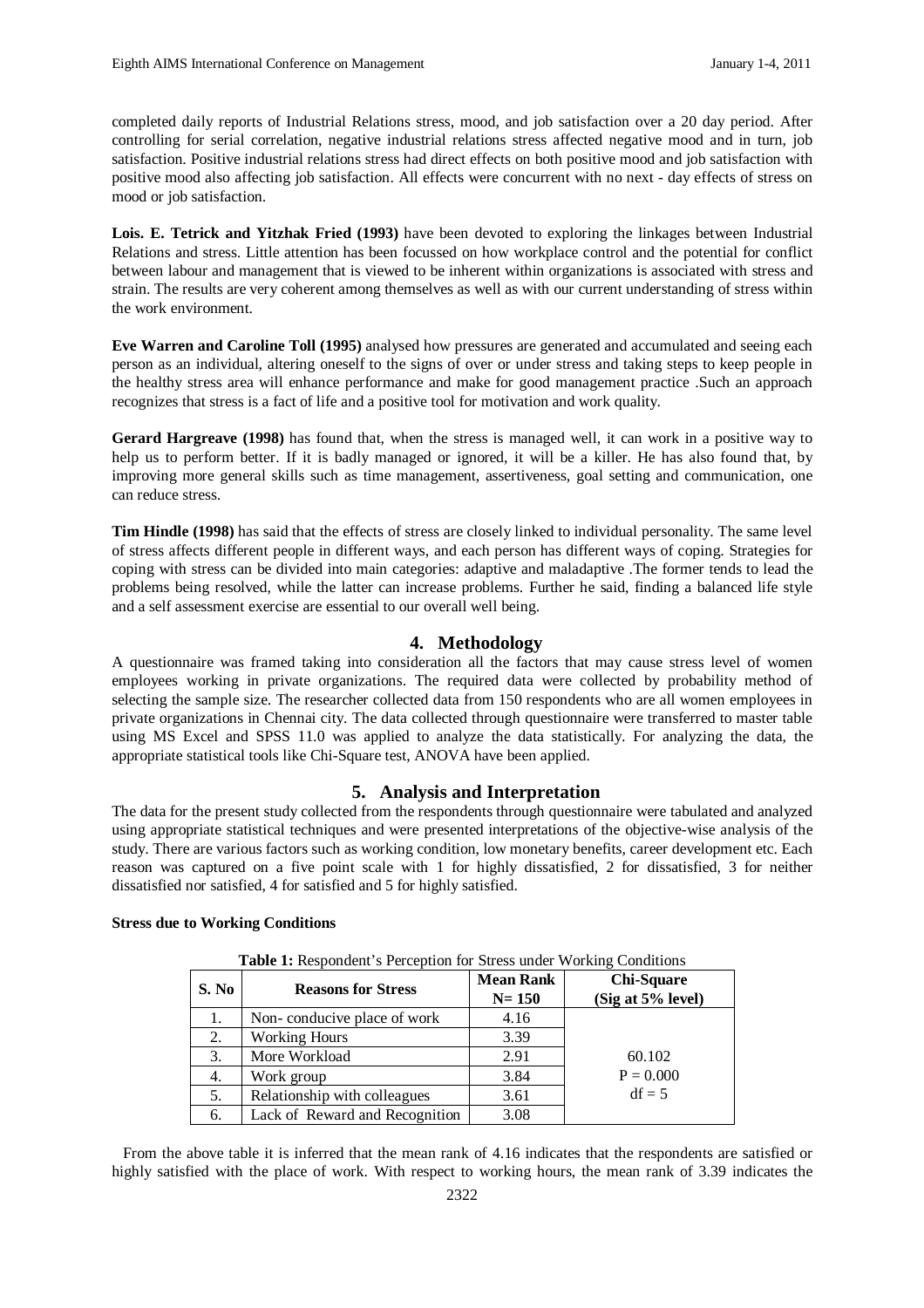respondents between neither satisfied nor dissatisfied and satisfied. The same is seen to be in case of work group, relationship with colleagues and lack of recognition and reward with the mean ranks of 3.84, 3.61 and 3.08 respectively. A very low mean rank (2.91) for the workload in the job indicates that it is not satisfactory among the respondents. Thus, the respondents do not have satisfaction in the workload of the job which may be the foremost reason for causing stress due to working conditions. Further the chi-square results (60.102, p=0.000) indicates that there is a significant difference in respondent's level of satisfaction for the various reasons under the working conditions that cause stress.

#### **Stress due to Low Monetary Benefits:**

The reasons were analyzed using Friedman 2 way ANOVA to know the satisfactory level of the respondents. Further chi-square test was performed to test the significant difference at 5% level.

| <b>S. No</b> | <b>Reasons for Stress</b>        | <b>Mean Rank</b><br>$N = 150$ | <b>Chi-Square</b><br>(Sig at 5% level) |
|--------------|----------------------------------|-------------------------------|----------------------------------------|
| 1.           | Salary Paid                      | 4.90                          |                                        |
| 2.           | Allowances Paid                  | 4.48                          |                                        |
| 3.           | Perquisites and other benefits   | 4.70                          | 21.234                                 |
| 4.           | Overtime allowed and salary paid | 4.50                          |                                        |
| 5.           | Group Insurance scheme offered   | 4.40                          | $p = 0.003$<br>$df = 7$                |
| 6.           | Leave Encashment                 | 4.79                          |                                        |
| 7.           | Advances paid by the company     | 4.18                          |                                        |
| 8.           | Loans and other instalments      | 4.04                          |                                        |

**Table 2:** Respondent's Perception on the Various Reasons for Stress under Low Monetary Benefits

 From the above table, the mean rank for stress due to low monetary benefits were between 4.04 and 4.90 which indicate high level of satisfaction among the respondents. Further, the chi-square value  $(21.234, p=0.003)$ reveals that there is a significant difference in the respondents level of satisfaction for the reasons that may cause stress under low monetary benefits, thus the respondents are satisfied with the monetary benefits given by the employer.

#### **Stress due to Career Development:**

**Table 3:** Respondent's Perception on the Various Reasons for Stress under Career Development

| S. No        | <b>Reasons</b>                        | <b>Mean Rank</b><br>$N = 150$ | <b>Chi-Square</b><br>(Sig at 5% level) |
|--------------|---------------------------------------|-------------------------------|----------------------------------------|
|              | Pursue higher education               | 2.04                          | 2.276                                  |
|              | Promotion opportunities               | 2.02                          | $p = 0.32$                             |
| $\mathbf{z}$ | Possibilities to shift to another job | 1.94                          | $df = 2$                               |

 From the above table the mean rank for stress due to career development are between 1.94 and 2.04 which indicate dissatisfaction among the respondents. Also, the chi-square value (2.276, p=0.32) reveals that there is no significant difference in the respondents level of satisfaction for the reasons that may cause stress under career development at 5% level of significance for 2 degrees of freedom.

#### **Stress due to Improper Safety and Security:**

**Table 4:** Respondent's Perception on the Various Reasons for Stress under Improper Safety and Security

| S. No | <b>Reasons</b>                             | <b>Mean Rank</b><br>$N = 150$ | <b>Chi-Square</b><br>(Sig at 5% level) |
|-------|--------------------------------------------|-------------------------------|----------------------------------------|
| 1.    | Safe and sound working conditions          | 3.27                          |                                        |
| 2.    | To safeguard the interest of the employees | 2.75                          | 35.239                                 |
| 3.    | <b>Transportation facility</b>             | 2.64                          | $p = 0.000$                            |
| 4.    | Job security                               | 3.27                          | $df = 2$                               |
| 5.    | Safety measures provided in the company    | 3.05                          |                                        |

 From the above table the mean rank for stress under improper safety and security were between 2.64 and 3.27 which indicate dissatisfied with the company's safeguard procedures and transportation facility. Further they are neutral with other reasons. Also, the chi-square value (35.239, p=0.000) reveals that there is a significant